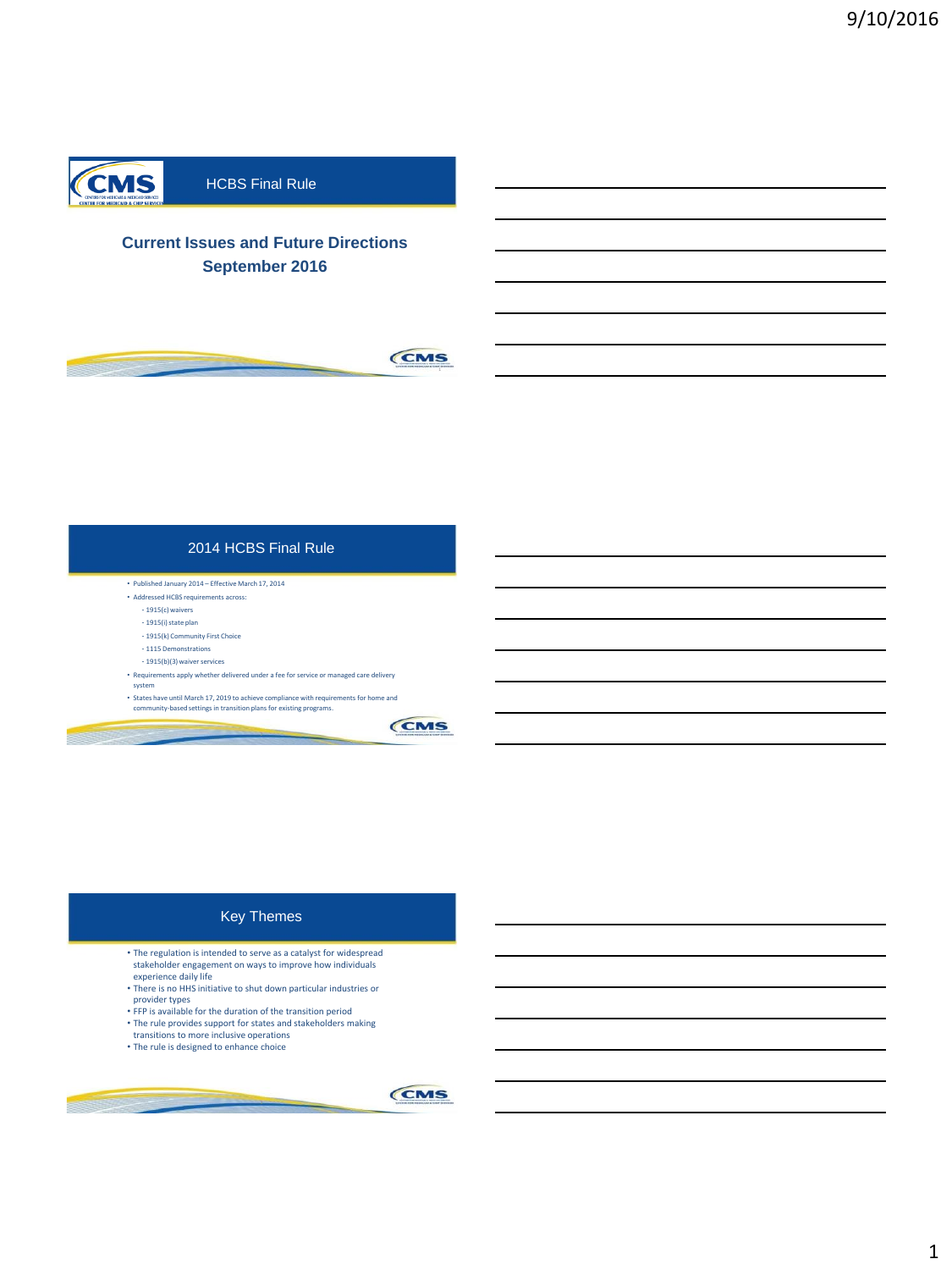### **HCBS State Transition Plans:**  *Status of STP Reviews*

- One state (Tennessee) has received final approval from CMS.
- Five additional states have Initial Approval (KY, OH, DE, IA, PA)
- The majority of STPs are scheduled to be updated and resubmitted to CMS through September 2016 for review to determine if initial and/or final approval can be made.
- Rolling out of additional technical assistance to support states
	- –Individual calls
	- –Small Group State TA
	- –SOTA Calls
	- –Effective Models of Key STP Components





*\*\*Additional Requirements for Provider-Controlled or Controlled Residential Settings\*\**



# Home and Community-Based Setting Requirements

#### **Provider Owned and Controlled Settings –**

- **Additional Requirements**
- Specific unit/dwelling is owned, rented, or occupied under legally enforceable agreement
- Same responsibilities/protections from eviction as all tenants under landlord
- tenant law of state, county, city or other designated entity • If tenant laws do not apply, state ensures lease, residency agreement or other
- written agreement is in place providing protections to address eviction processes and appeals comparable to those provided under the jurisdiction's landlord tenant law

6

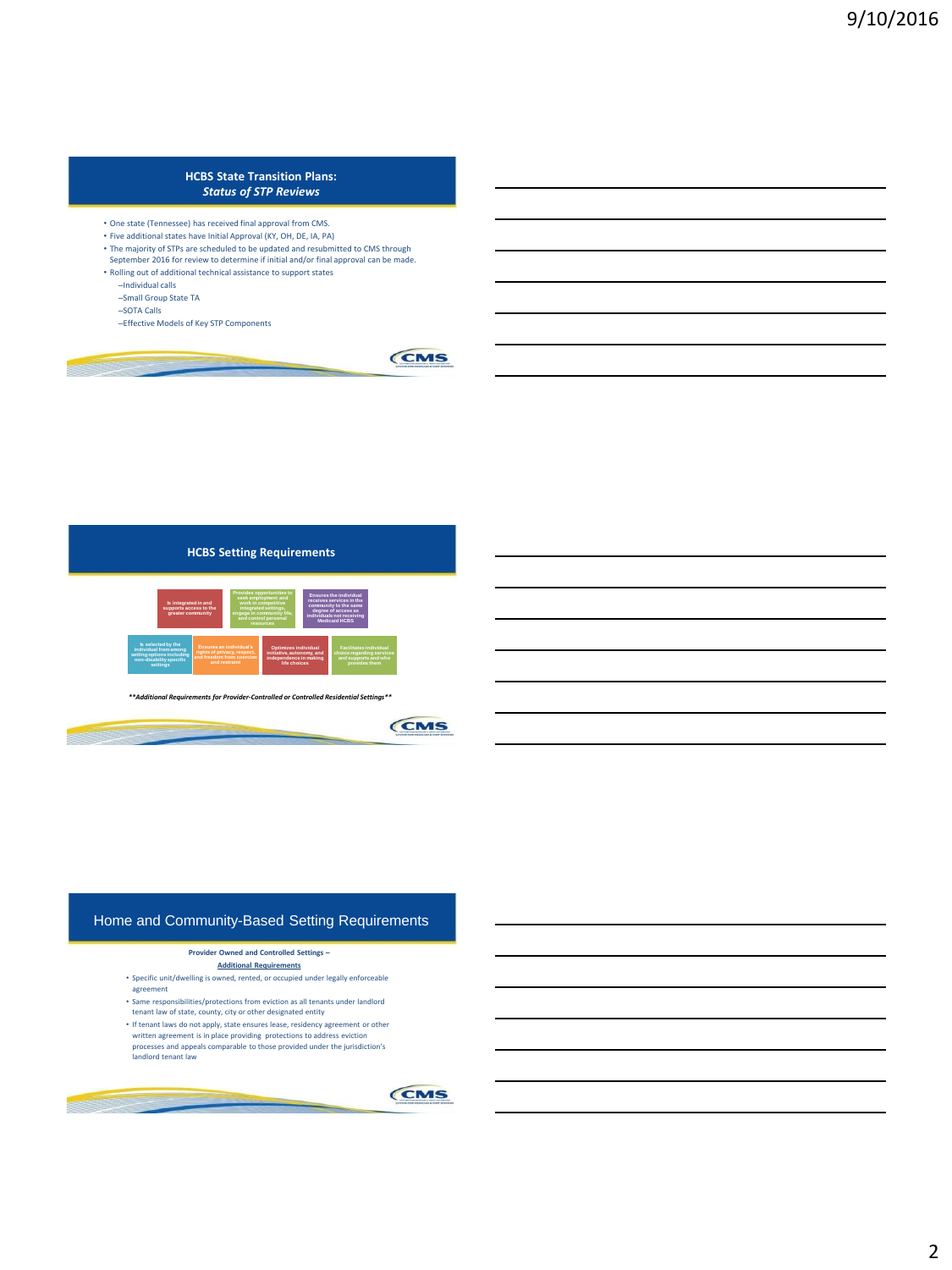## Home and Community-Based Setting Requirements

#### **Provider Owned and Controlled Settings –**

- **Additional Requirements**
- Each individual has privacy in their sleeping or living unit
- Units have lockable entrance doors, with appropriate staff having keys to doors as needed
- Individuals sharing units have a choice of roommates
- Individuals have the freedom to furnish and decorate their sleeping or living
- units within the lease or other agreement
- Individuals have freedom and support to control their schedules and activities and have access to food any time

7

- Individuals may have visitors at any time
- Setting is physically accessible to the individual



### Home and Community-Based Setting Requirements

**Provider Owned and Controlled Settings – Additional Requirements**

• Modifications of the additional requirements must

be:

–Supported by specific assessed need

–Justified in the person-centered service plan –Documented in the person-centered service plan

CMS

### Home and Community-Based Setting Requirements

#### **Provider Owned and Controlled Settings –**

**Additional Requirements** • Documentation in the person-centered service plan of modifications of the additional requirements includes:

- –Specific individualized assessed need
- –Prior interventions and supports including less intrusive methods
- –Description of condition proportionate to assessed need
- –Ongoing data measuring effectiveness of modification –Established time limits for periodic review of modifications
- 
- –Individual's informed consent –Assurance that interventions and supports will not cause harm

9

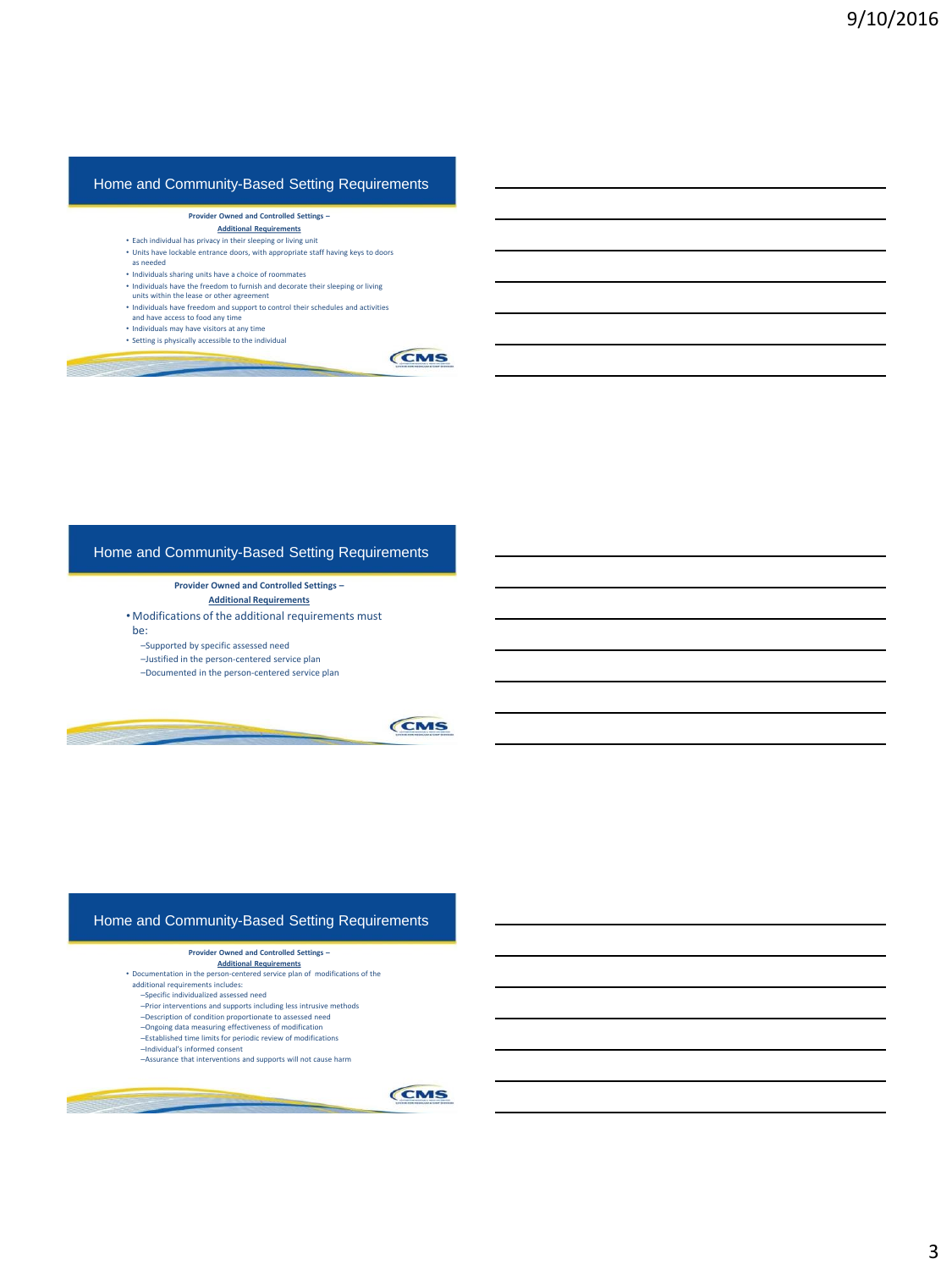

| the control of the control of the control of the control of the control of the control of the control of the control of the control of the control of the control of the control of the control of the control of the control |  |
|-------------------------------------------------------------------------------------------------------------------------------------------------------------------------------------------------------------------------------|--|
|                                                                                                                                                                                                                               |  |
|                                                                                                                                                                                                                               |  |
|                                                                                                                                                                                                                               |  |

#### **Systemic Assessment & Remediation:** *Overview*

- States are required to conduct a systemic assessment, which is the state's assessment of the extent to which its regulations, standards, policies, licensing requirements, and other provider requirements ensure settings are in compliance.
- This process involves reviewing and assessing all relevant state standards to determine compliance with the federal home and community-based setting regulations.
- States must review state standards related to all setting types in which HCBS are provided.

**CMS** 

#### **Systemic Assessment & Remediation:** *Requirements*

- States must ensure that the language in their state standards is fully consistent with the requirements in the federal setting regulations:
	- –42 CFR 441.301(c)(4) for 1915(c) waivers
	- –42 CFR 441.710 (a)(1) for 1915(i) state plan programs
	- $-42$  CFR 441.530(a)(1) for 1915(k) state plan programs
- The federal regulations set the *floor* for requirements, but states may elect to raise the standard for what constitutes an acceptable home and community-based setting.
- States must assure that each element under the HCBS federal regulations is adequately addressed in every relevant state standard for which the specific federal requirement is applicable.

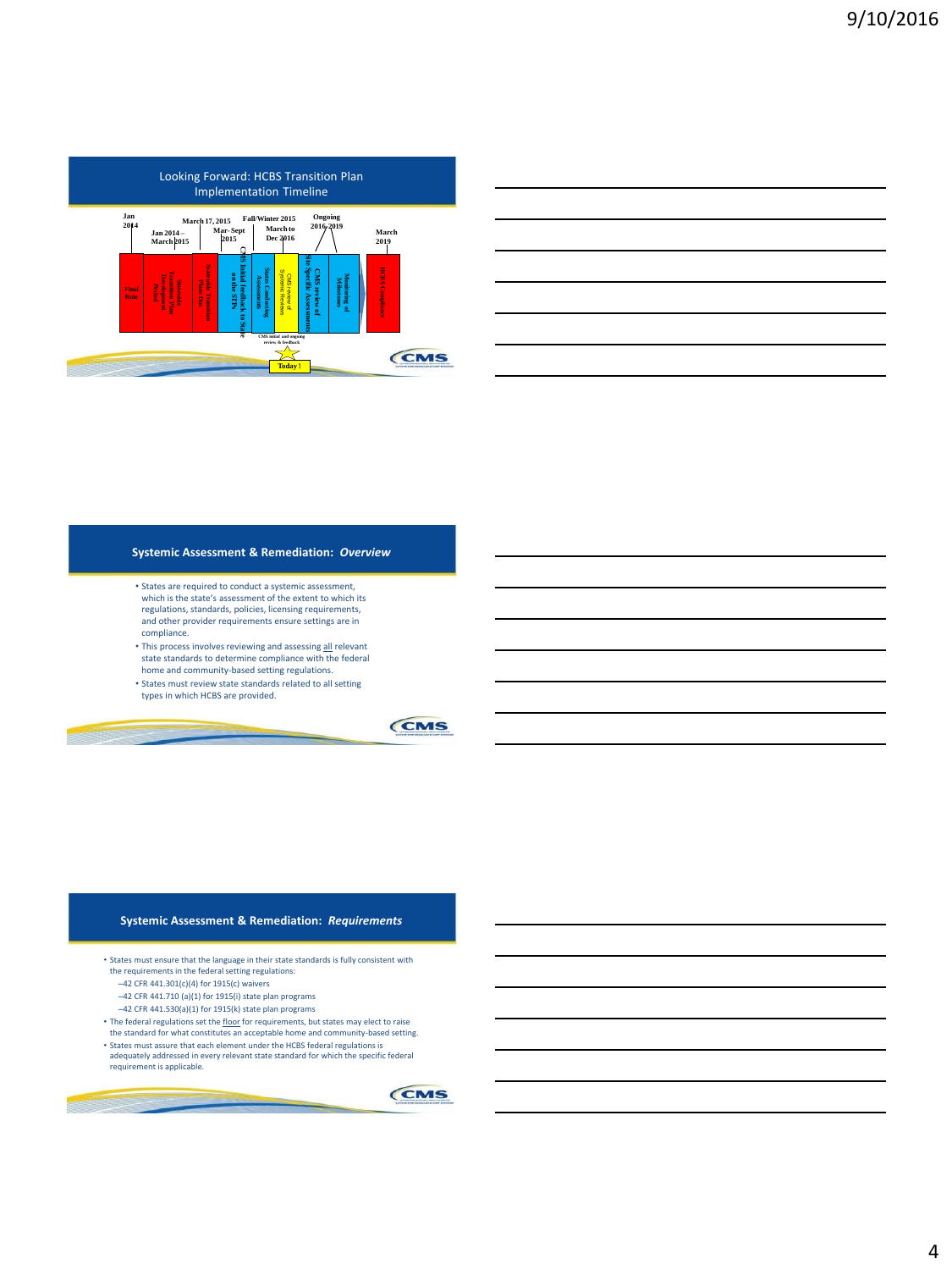|                                                                                                                                       | <b>Highlighting Effective Practices in Systemic Assessment &amp;</b><br><b>Remediation: State Examples</b>                                                                                                                                                                                          |  |
|---------------------------------------------------------------------------------------------------------------------------------------|-----------------------------------------------------------------------------------------------------------------------------------------------------------------------------------------------------------------------------------------------------------------------------------------------------|--|
| <b>Effective Practice/Strategy</b>                                                                                                    | <b>State Examples</b>                                                                                                                                                                                                                                                                               |  |
| Clear list of all relevant state<br>standards reviewed in the<br>systemic assessment, including<br>titles, codes/citations, and links | South Carolina, Vermont, or Iowa                                                                                                                                                                                                                                                                    |  |
| Detailed analysis/justification of<br>state's determination of<br>compliance                                                          | Vermont                                                                                                                                                                                                                                                                                             |  |
| Detailed remediation required.<br>action steps and timeline                                                                           | Ohio- (Crosswalk with remediation required, action<br>steps and timeline)<br>Connecticut- (Developed strong template language<br>covering all aspects of the rule, to then be used<br>uniformly to address key gaps/compliance issues<br>across various state standards in remediation<br>strategy) |  |

## Distinguishing between Settings under the HCBS Rule



| <b>Review of HCBS Settings Compliance:</b><br>Initial Assessment |  |
|------------------------------------------------------------------|--|
| set etatos antod to norform an initial neovidor colf-accoccmont  |  |

- 
- 
- Most states opted to perform an initial provider self-assessment<br>  $\circ$  States that did not receive 100% participation of providers in self-<br>
assessment process was conducted on all setting including where a provider<br>
pr
- 
- 
- o a beneficiary/guardian assessment or other method for collecting data on beneficiary experience o validation with case managers, licensing staff or others trained with the requirements of the settings rule.
- -

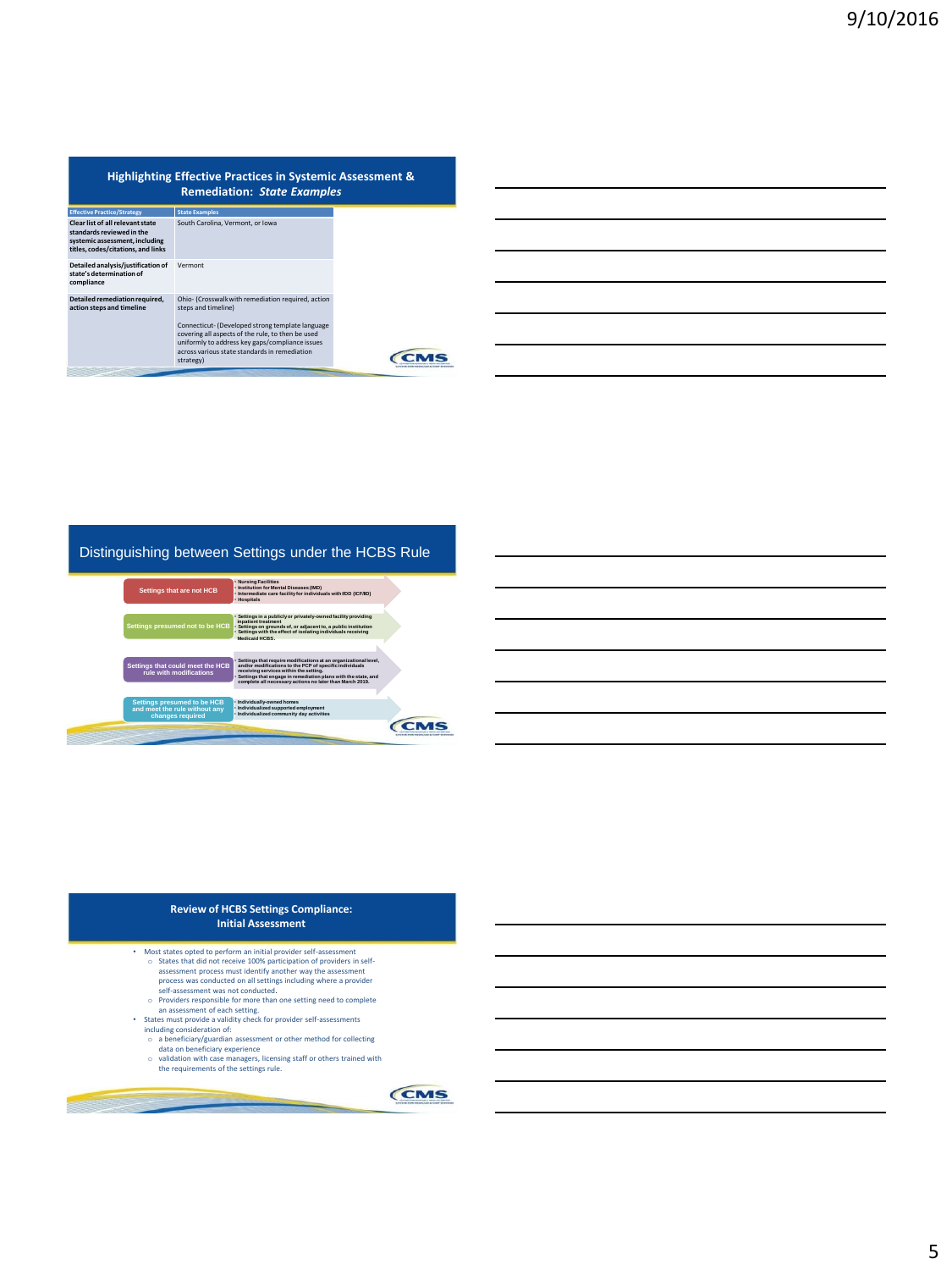|                                                                                                                                                                                                 | <b>Highlighting Effective Practices in Assessing Setting Compliance:</b><br><b>State Examples</b> |
|-------------------------------------------------------------------------------------------------------------------------------------------------------------------------------------------------|---------------------------------------------------------------------------------------------------|
| <b>Effective Practice/Strategy</b>                                                                                                                                                              | <b>State Examples</b>                                                                             |
| Provides clear, easy to understand listing of all HCBS<br>settings                                                                                                                              | lowa<br>Pennsylvania                                                                              |
| Developed unique comprehensive assessment tools based<br>on type of setting and target respondent                                                                                               | Delaware<br>Maine<br>South Carolina                                                               |
| Clearly laid out the specific details of the state's approach<br>to the assessment process (including sample sizes, non<br>respondents.etc.)                                                    | Kentucky<br>Oregon                                                                                |
| Summarized assessment results in a digestible manner<br>(based on the seven key requirements of the rule and<br>corresponding sub-elements) so as to inform state's<br>strategy on remediation. | lowa<br>Michigan<br>South Dakota                                                                  |

### **Review of HCBS Settings Compliance: Validation**

- The state must assure at least one validation strategy is used to confirm<br>provider self-assessment results, and should also identify how the<br>independence of assessments is ensured where an MCOs validates<br>provider setting
- Validation strategies re: levels of compliance within settings varies across states
	-
- $\circ$  Onsite visits, consumer feedback, external stakeholder engagement, state review of data from operational entities, like case management or regional boards/entities<br> $\circ$ The more robust the validation processes (incorp

**CMS** 

| <b>Effective Practice/Strategy</b>                                                                                                                                                                                                            | <b>State Examples</b> |
|-----------------------------------------------------------------------------------------------------------------------------------------------------------------------------------------------------------------------------------------------|-----------------------|
| State outlines multiple validation strategies that<br>addressed concerns and assured all settings were<br>appropriately verified. Validation process included<br>multiple perspectives, including<br>consumers/beneficiaries, in the process. | Tennessee             |
| State relied on existing state infrastructure, but laid out<br>solid, comprehensive plan for training key professionals<br>(case managers, auditing team) to assure<br>implementation of the rule with fidelity.                              | Delaware<br>Tennessee |
| State used effective independent vehicles for validating<br>results.                                                                                                                                                                          | Michigan              |
| State clearly differentiated and explained any differences<br>in the validation processes across systems.                                                                                                                                     | Indiana               |

## 6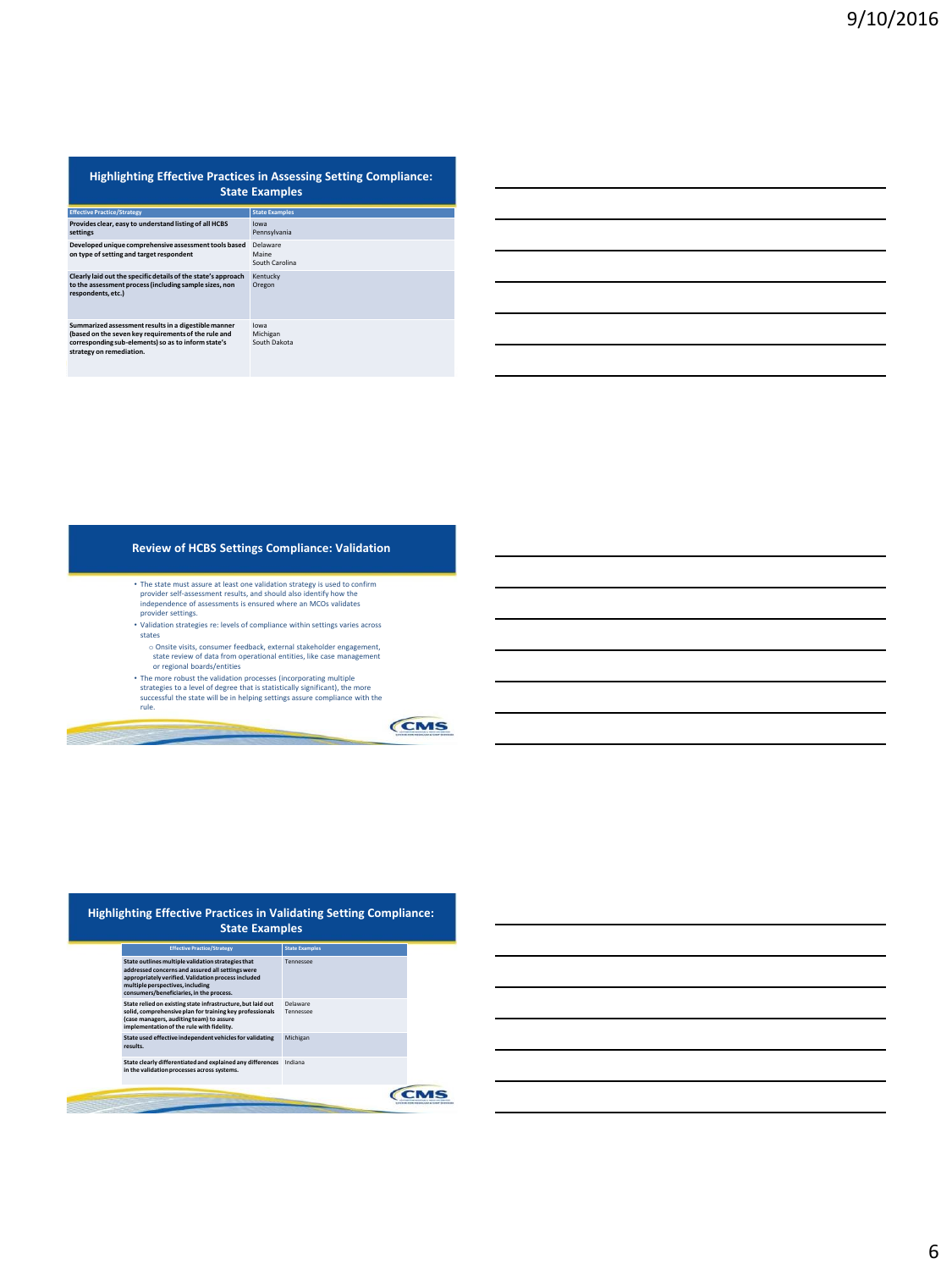| <b>Highlighting Effective Practices in HCBS Settings Remediation:</b><br><b>State Examples</b>                                                                                                                                                                                                                     |                                         |
|--------------------------------------------------------------------------------------------------------------------------------------------------------------------------------------------------------------------------------------------------------------------------------------------------------------------|-----------------------------------------|
| <b>Effective Practice/Strategy</b>                                                                                                                                                                                                                                                                                 | <b>State Examples</b>                   |
| State simultaneously provided a comprehensive template for a<br>corrective action or remediation plan to all providers as part of the self-<br>assessment process.                                                                                                                                                 | Tennessee                               |
| State has outlined a process for following up with settings that require<br>remediation to comply with the rule, including but not limited to the<br>negotiation of individual corrective action plans with providers that<br>address each area in which a setting is not currently in compliant with<br>the rule. | Indiana<br>North Dakota<br>Pennsylvania |
| State has identified those settings that cannot or will not comply with<br>the rule and thus will no longer be considered home and community-<br>based after March 2019. State has also established an appropriate<br>communication strategy for affected beneficiaries.                                           | Ohio<br>North Carolina                  |

# Implementation: Tiered Standards

- States have flexibility to set different standards for existing and new settings.
- Existing settings must meet the minimum standards set forth in the HCBS rules but the state "may suspend admission to the setting or suspend new provider approval/authorizations for those settings"
- oState may set standards for "models of service that more fully meet the state's standards" for HCBS and require all new service development to meet the higher standards
- The tiered standards can extend beyond the transition plan<br>timeframe to allows states to "close the front door" to<br>setting/services that only meet the minimum standard.<br>[Reference: [CMS FAQs dated 6/26/2015;](http://www.medicaid.gov/medicaid-chip-program-information/by-topics/long-term-services-and-supports/home-and-community-based-services/downloads/home-and-community-based-setting-requirements.pdf) page 11, Answer
	-



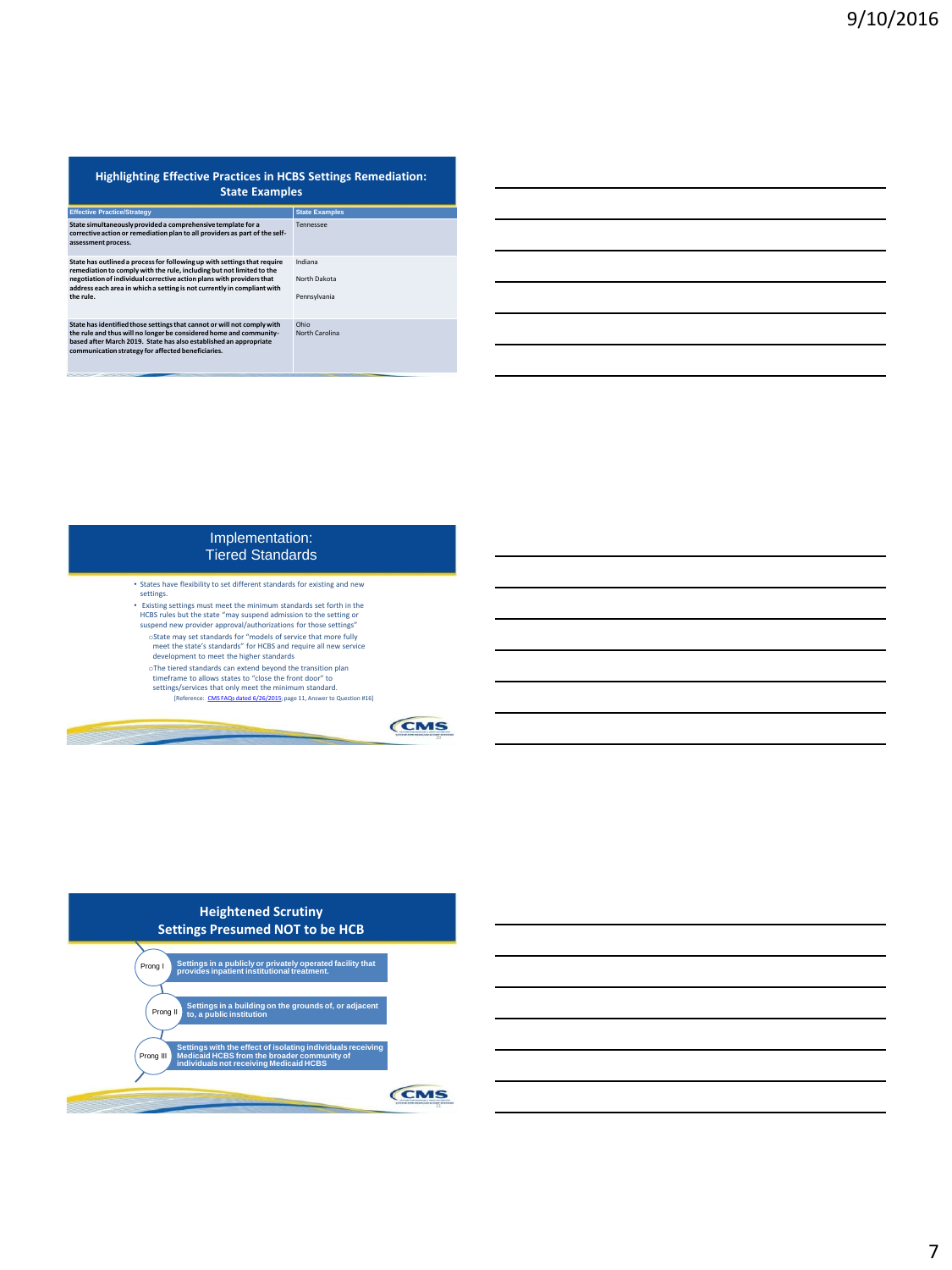### **Settings with the Effect of Isolating Individuals**

- Settings that isolate individuals receiving HCBS from the broader community may have any of the following characteristics:
	- The setting is designed to provide people with disabilities multiple types of services/activities on-site such as housing, day services, medical, behavioral and therapeutic services, and/or social and recreational activities
	- People in the setting have limited, if any, interaction with the
	- broader community
	- The setting uses/authorizes interventions/restrictions used in institutional settings or deemed unacceptable in Medicaid institutional settings (e.g. seclusion)



#### **Settings with the Effect of Isolating Individuals: Farmsteads or Disability Specific Farming Community**

- A **farmstead or disability-specific farm community** that has the following characteristics:
	- Individuals who live at the farm typically interact primarily with people with disabilities and staff who work with those individuals.
	- Daily activities and non-home and community-based services, such as religious services, take place on-site so that an individual generally does not leave the farm
	- People from the broader community may sometimes come on site, but people from the farm seldom go out into the
	- community as part of daily life



#### **Settings with the Effect of Isolating Individuals: Gated/Secured Community (aka "Intentional Communities")**

### A **gated/secured "community"** for individuals with disabilities

- that has the following characteristics:
	- The community typically consists primarily of individuals with
	- disabilities and the staff that work with them
	- Locations provide residential, behavioral health, day
	- services, social and recreational activities, and long term services and supports all within the gated community
	- Individuals often do not leave the grounds of the gated community in order to access activities or services in the



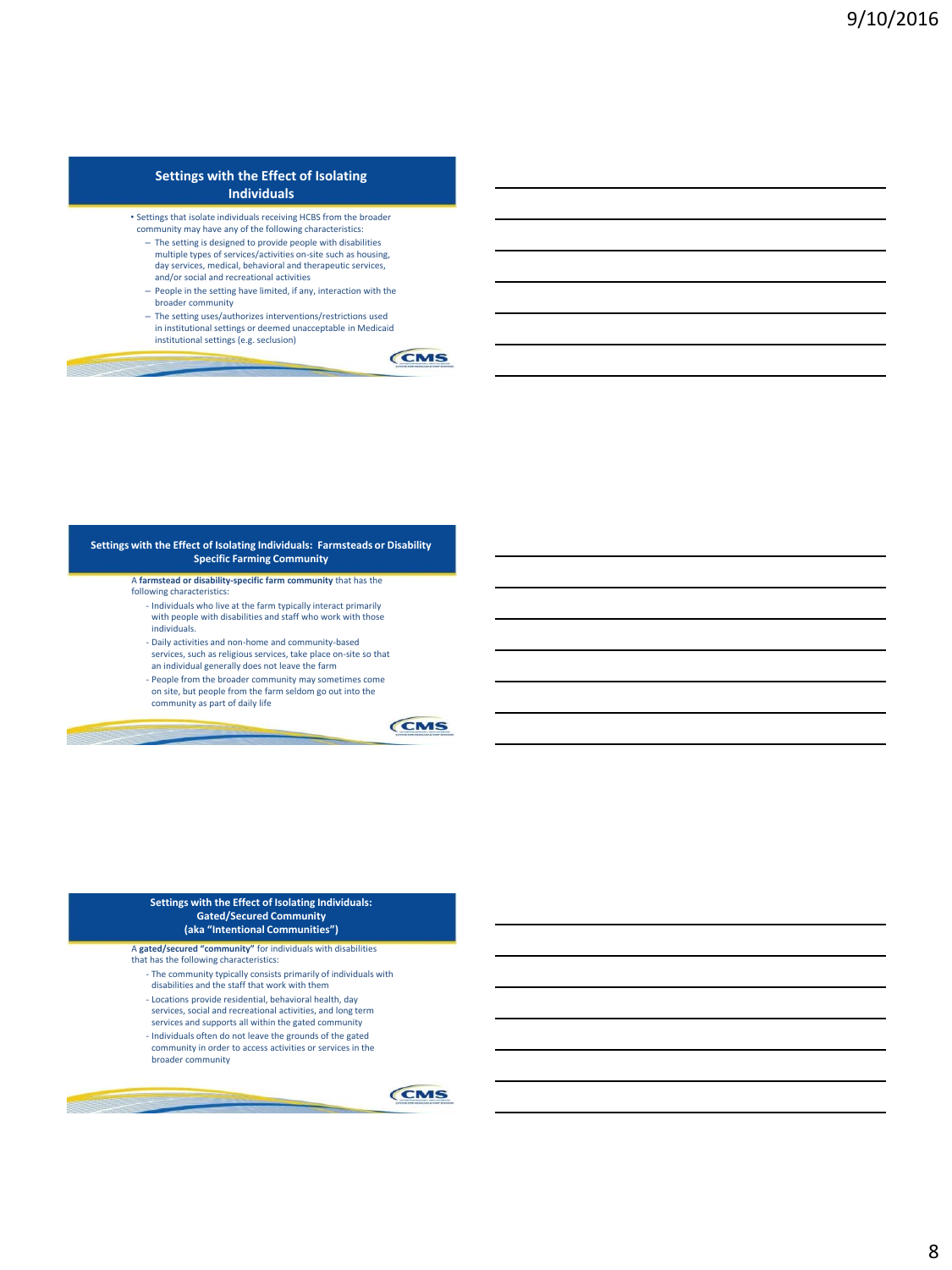**Settings with the Effect of Isolating Individuals: Multiple Settings Co-Located and Operationally Related**

**Multiple settings co-located and operationally related**  (ie. operated and controlled by the same provider) which congregate a large number of people with disabilities together such that individuals' ability to interact with the broader community is limited

- Depending on the program design, examples may include:
- o Group homes on the grounds of a private ICF
- o Numerous residential settings co-located on a single site or in close proximity, such as multiple units on the same street



# **Heightened Scrutiny: Requirements**

- If a state identifies settings that are presumed to have the qualities of an institution, such as characteristics that isolate HCBS beneficiaries, the state is obligated to identify them in the Statewide Transition Plan
- The settings regulations require that, in order to overcome the presumption that a setting has the qualities of an institution, CMS must determine that the setting:
- o*Does have* the qualities of a home and community-based setting and
- o*Does not have* the qualities of an institution

CMS

#### **Heightened Scrutiny: Evidentiary Requirements (Prongs I & II)**

- As part of the state's HS evidentiary package for settings under Prongs I or II, the state should include:
	- olnformation clarifying that there is a meaningful distinction between the facility and the community-based setting such that the latter is integrated in<br>and supports full access of individuals receiving HCBS to the greate community
	- oServices to the individual, and activities in which each individual
	- participates, are engaged with the broader community
	- oExamples of documentation that can be submitted as evidence for this prong can be found under **[Question 4 in the June 2015 CMS FAQs](https://www.medicaid.gov/medicaid-chip-program-information/by-topics/long-term-services-and-supports/home-and-community-based-services/downloads/home-and-community-based-setting-requirements.pdf)**



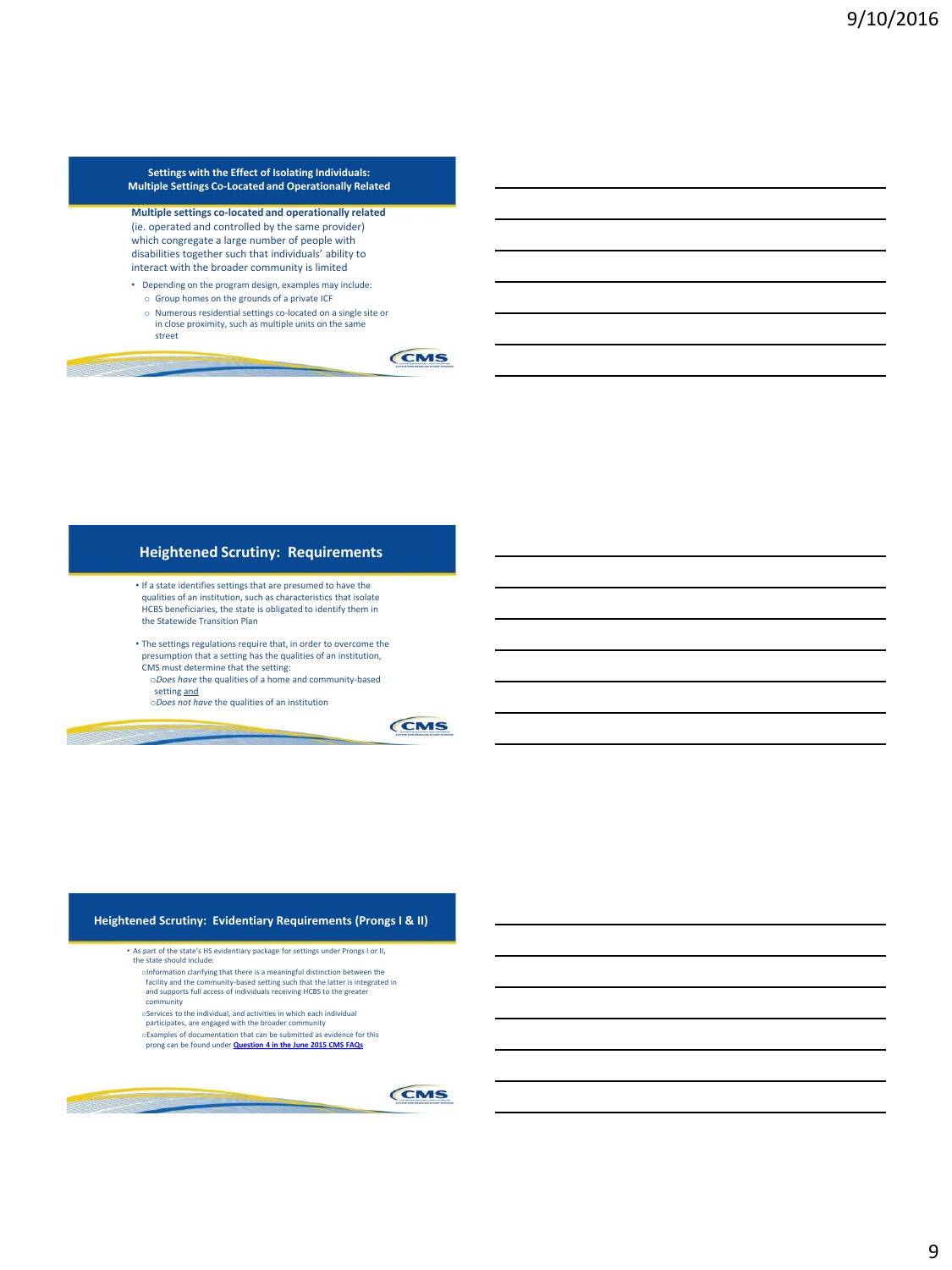#### **Heightened Scrutiny: Evidentiary Requirements (Prong III: Settings that Isolate)**

- As part of the state's HS evidentiary package for any setting that isolates (Prong III), the state should provide evidence of the following qualities:
- $\circ$  Setting is integrated in the community to the extent that persons without disabilities in the same community would consider it a part of without disabilities in the same comm their community and not associate the setting with the provision of
- services to persons with disabilities
- oServices to the individual, and activities in which each individual participates, are engaged with the broader community
- oBeneficiaries participate regularly in typical community life activities outside of the setting to the extent the individual desires those activities



### **Heightened Scrutiny: Public Notice**

- Public notice associated with settings for which the state is
- requesting HS should: oBe included in the Statewide Transition Plan or addressed in
	- the waiver or state plan submission to CMS
- oList the affected settings by setting name and location and
- identify the number of individuals served in each setting
- oBe widely disseminated
- oInclude the entire evidentiary package of information for each setting that the state is planning to submit to CMS



### **Heightened Scrutiny: Public Notice (continued)**

- Public notice associated with settings for which the state is requesting HS should (continued):
	- oInclude all justifications as to why the setting:
	- is home and community-based, and
	- does not have institutional characteristics
	- oProvide sufficient detail such that the public has an
	- opportunity to support or rebut the state's information
	- oState that the public has an opportunity to comment on the state's evidence
- CMS expects that states will provide a summary of responses to those public comments in the Statewide Transition Plan

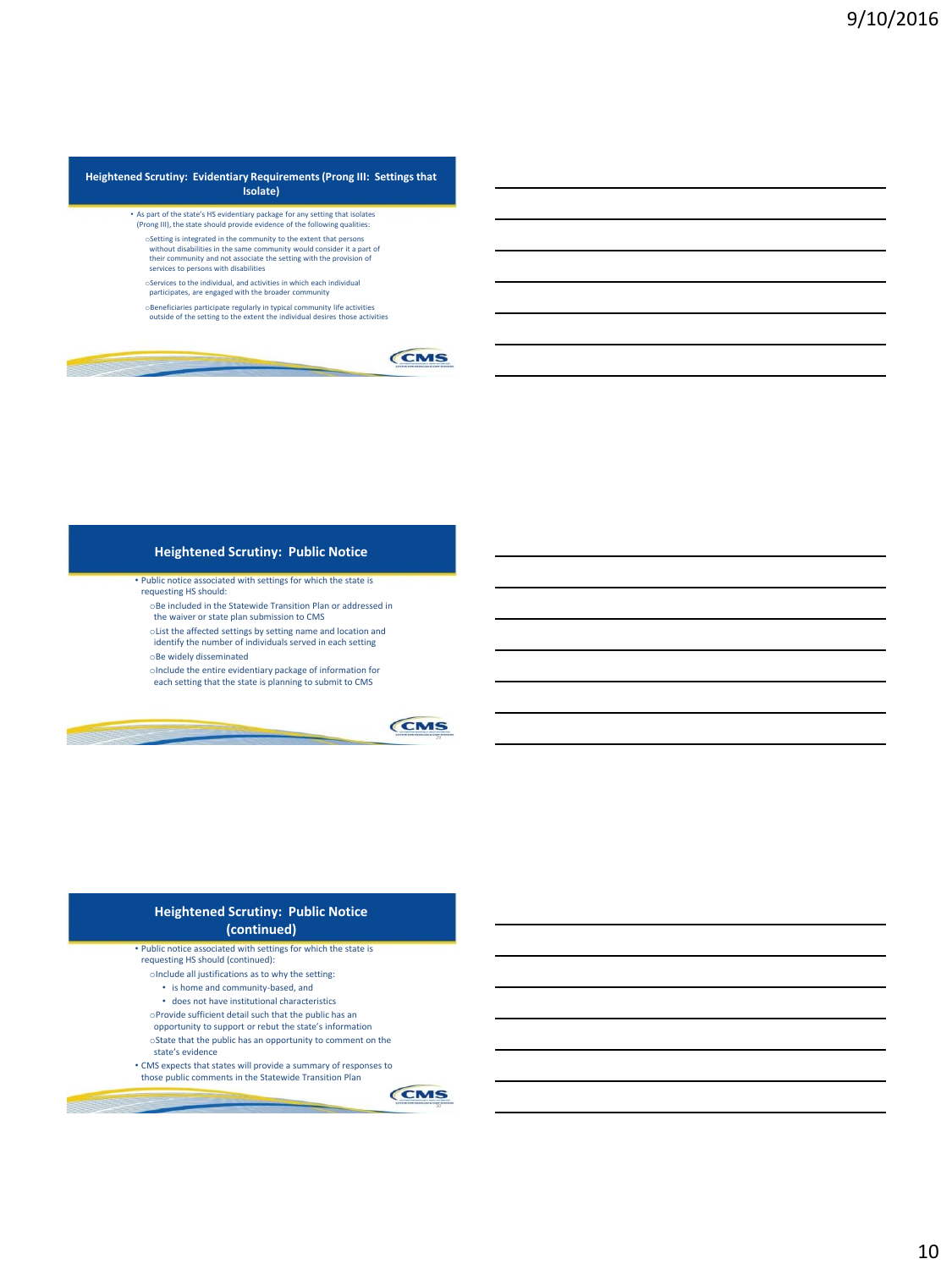| in its evidentiary package for a setting under HS could include: | Examples of additional documentation that a state may wish to include |
|------------------------------------------------------------------|-----------------------------------------------------------------------|
| Observations from on-site                                        | $\checkmark$ Evidence that setting complies with                      |
| review.                                                          | requirements of provider-owned or                                     |
| └ Licensure requirements or other                                | controlled settings                                                   |
| state regulations                                                | ← Documentation in PCP that                                           |
| Residential housing or zoning                                    | individual's preferences and                                          |
| requirements                                                     | interests are being met                                               |
| Proximity to/scope of interactions                               | $\checkmark$ Evidence individual chose the                            |
| with community settings                                          | setting among other options,                                          |
| Provider qualifications for HCBS                                 | including non-disability specific                                     |
| staff                                                            | $\checkmark$ Details of proximity to public                           |
| Service definitions that explicitly                              | transport or other transportation                                     |
| support setting requirements                                     | strategies to facilitate integration                                  |



#### **Heightened Scrutiny: Options for Settings that Don't Comply**

- Provider can implement necessary remediation to comply by the end of the transition period
- Provider can furnish Medicaid services that do not require their provision in a home and community-based setting
- Engage in communications with impacted beneficiaries to determine alternative compliant settings

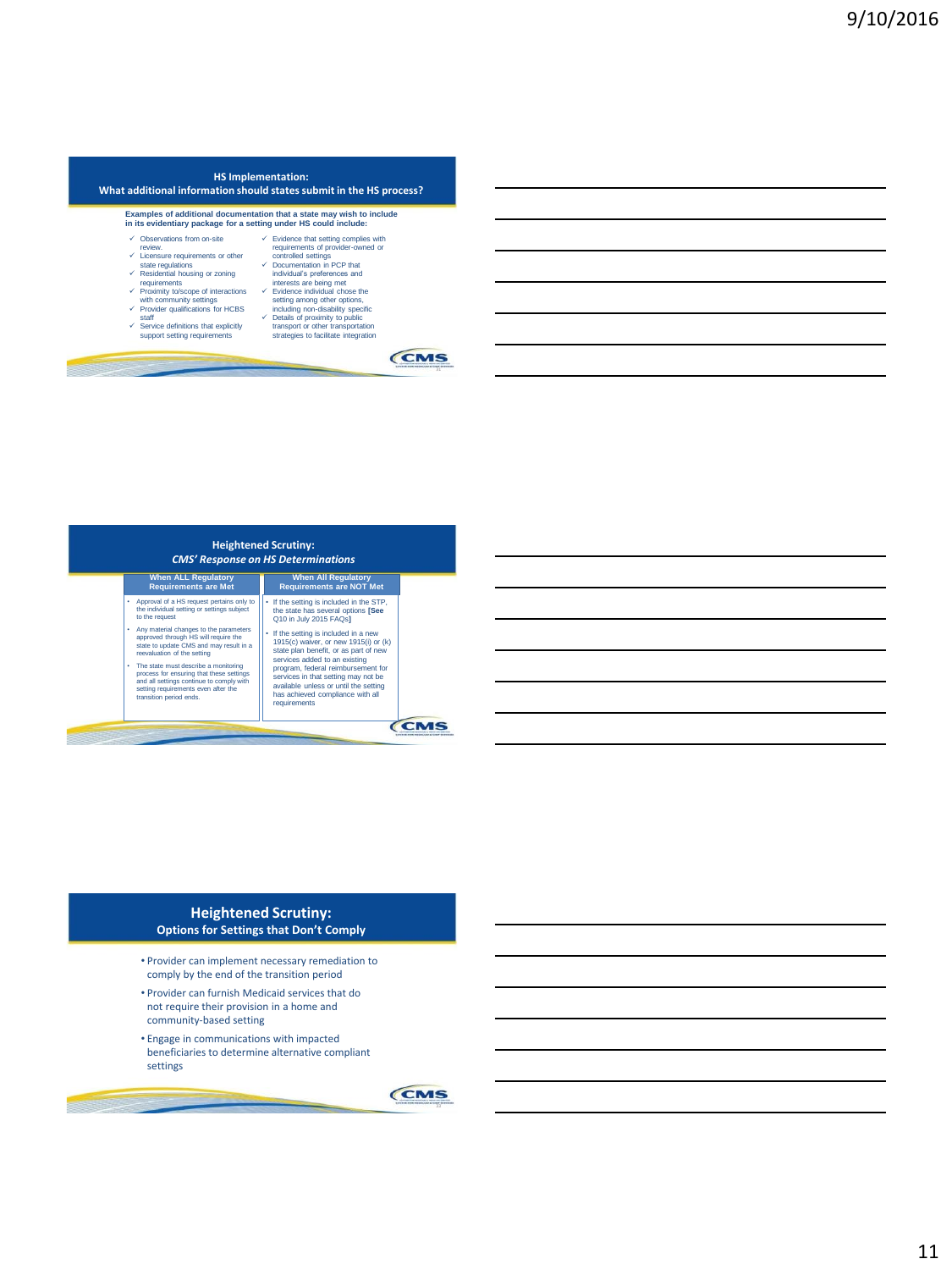#### **Resources**

- **Main CMS HCBS Website:** <http://www.medicaid.gov/HCBS> –Final Rule & Sub-regulatory Guidance –A mailbox to ask additional questions
	- –Exploratory Questions (for Residential & Nonresidential Settings)
- **CMS Training on HCBS – SOTA (State Operational Technical Assistance) Calls:** [https://www.medicaid.gov/medicaid-chip-program-information/by-](https://www.medicaid.gov/medicaid-chip-program-information/by-topics/long-term-services-and-supports/home-and-community-based-services/hcbs-training.html)[topics/long-term-services-and-supports/home-and-community-based-](https://www.medicaid.gov/medicaid-chip-program-information/by-topics/long-term-services-and-supports/home-and-community-based-services/hcbs-training.html)[services/hcbs-training.html](https://www.medicaid.gov/medicaid-chip-program-information/by-topics/long-term-services-and-supports/home-and-community-based-services/hcbs-training.html)

--

• **Statewide Transition Plan Toolkit:**  [https://www.medicaid.gov/.../statewide-transition-plan-](https://www.medicaid.gov/.../statewide-transition-plan-toolkit.pdf)**[toolkit](https://www.medicaid.gov/.../statewide-transition-plan-toolkit.pdf)**[.pdf](https://www.medicaid.gov/.../statewide-transition-plan-toolkit.pdf)



## **Resources** • **Exploratory Questions**  • [Residential Settings](https://www.google.com/url?sa=t&rct=j&q=&esrc=s&source=web&cd=1&cad=rja&uact=8&ved=0ahUKEwilzrOr2a_NAhVIID4KHT_ACTYQFggcMAA&url=https://www.medicaid.gov/medicaid-chip-program-information/by-topics/long-term-services-and-supports/home-and-community-based-services/downloads/exploratory-questions-re-settings-characteristics.pdf&usg=AFQjCNF6Va6zkgslL4ylsbAem-6DNqlioQ&sig2=zBuNFZ-Ns8y5H5odTA9Jpg&bvm=bv.124272578,d.cWw)

- [Non-Residential Settings](https://www.google.com/url?sa=t&rct=j&q=&esrc=s&source=web&cd=2&ved=0ahUKEwilzrOr2a_NAhVIID4KHT_ACTYQFggjMAE&url=https://www.medicaid.gov/medicaid-chip-program-information/by-topics/long-term-services-and-supports/home-and-community-based-services/downloads/exploratory-questions-non-residential.pdf&usg=AFQjCNHINzt0AzSpBO7K97nqm9x4ScOsAA&sig2=DVxNzhwakzR0yLiKzoWf6w&bvm=bv.124272578,d.cWw)
- **FAQs**
	- –[HCBS FAQs on Planned Construction and Person Centered Planning \(June](https://www.medicaid.gov/medicaid-chip-program-information/by-topics/long-term-services-and-supports/home-and-community-based-services/downloads/faq-planned-construction.pdf)  [2016\)](https://www.medicaid.gov/medicaid-chip-program-information/by-topics/long-term-services-and-supports/home-and-community-based-services/downloads/faq-planned-construction.pdf)
- –[HCBS FAQs on Heightened Scrutiny](https://www.google.com/url?sa=t&rct=j&q=&esrc=s&source=web&cd=1&sqi=2&ved=0ahUKEwil4I2L2a_NAhXMcz4KHW48AikQFggcMAA&url=https://www.medicaid.gov/medicaid-chip-program-information/by-topics/long-term-services-and-supports/home-and-community-based-services/downloads/home-and-community-based-setting-requirements.pdf&usg=AFQjCNGgHJUjdfDakkji2PPsIw4UCq84YA&sig2=SuHpJ3Z3VtidG2nQDUQtpA&bvm=bv.124272578,d.cWw) dated 6/26/2015 –[FAQs on Settings that Isolate](https://www.google.com/url?sa=t&rct=j&q=&esrc=s&source=web&cd=1&ved=0ahUKEwidkdag2K_NAhVCaz4KHTtiCCQQFggcMAA&url=https://www.medicaid.gov/medicaid-chip-program-information/by-topics/long-term-services-and-supports/home-and-community-based-services/downloads/settings-that-isolate.pdf&usg=AFQjCNHBrGsI5l3TJGn8hSS_2AVIorSroQ&sig2=PNvQ4NgFbczSChkyq_iUSQ&bvm=bv.124272578,d.cWw)
- 
- 
- –[Incorporation of HS in the Standard Waiver Process](https://www.google.com/url?sa=t&rct=j&q=&esrc=s&source=web&cd=2&ved=0ahUKEwiF2YPR2K_NAhUIID4KHfLzBUEQFggjMAE&url=https://www.medicaid.gov/medicaid-chip-program-information/by-topics/long-term-services-and-supports/home-and-community-based-services/downloads/heightened-scrutiny.pdf&usg=AFQjCNH64KhC3R2p7dx4bgM63E-sOEWq3w&sig2=kQ_uqwMZfIrPE45I1iPb3w&bvm=bv.124272578,d.cWw)  **ACL Plain-Spoken Briefs on HCBS Rule & Person Centered Planning:**  <http://www.acl.gov/Programs/CPE/OPAD/HCBS.aspx>



#### **Resources: CMS HCBS STP Review Team Members**

#### **Central Office Analysts**

- Pat Helphenstine (Regions 1-5) [patricia.helphenstine1@cms.hhs.gov](mailto:patricia.helphenstine1@cms.hhs.gov)
- 
- Michele MacKenzie (Regions 6-10) [michele.mackenzie@cms.hhs.gov](mailto:michele.mackenzie@cms.hhs.gov)

## **Regional Office Analysts**

- Michelle Beasley (Regions 1-5) [michelle.beasley@cms.hhs.gov](mailto:michelle.Beasley@cms.hhs.gov)
- Susan Cummins (Regions 6-10) [susan.cummins@cms.hhs.gov](mailto:susan.cummins@cms.hhs.gov)